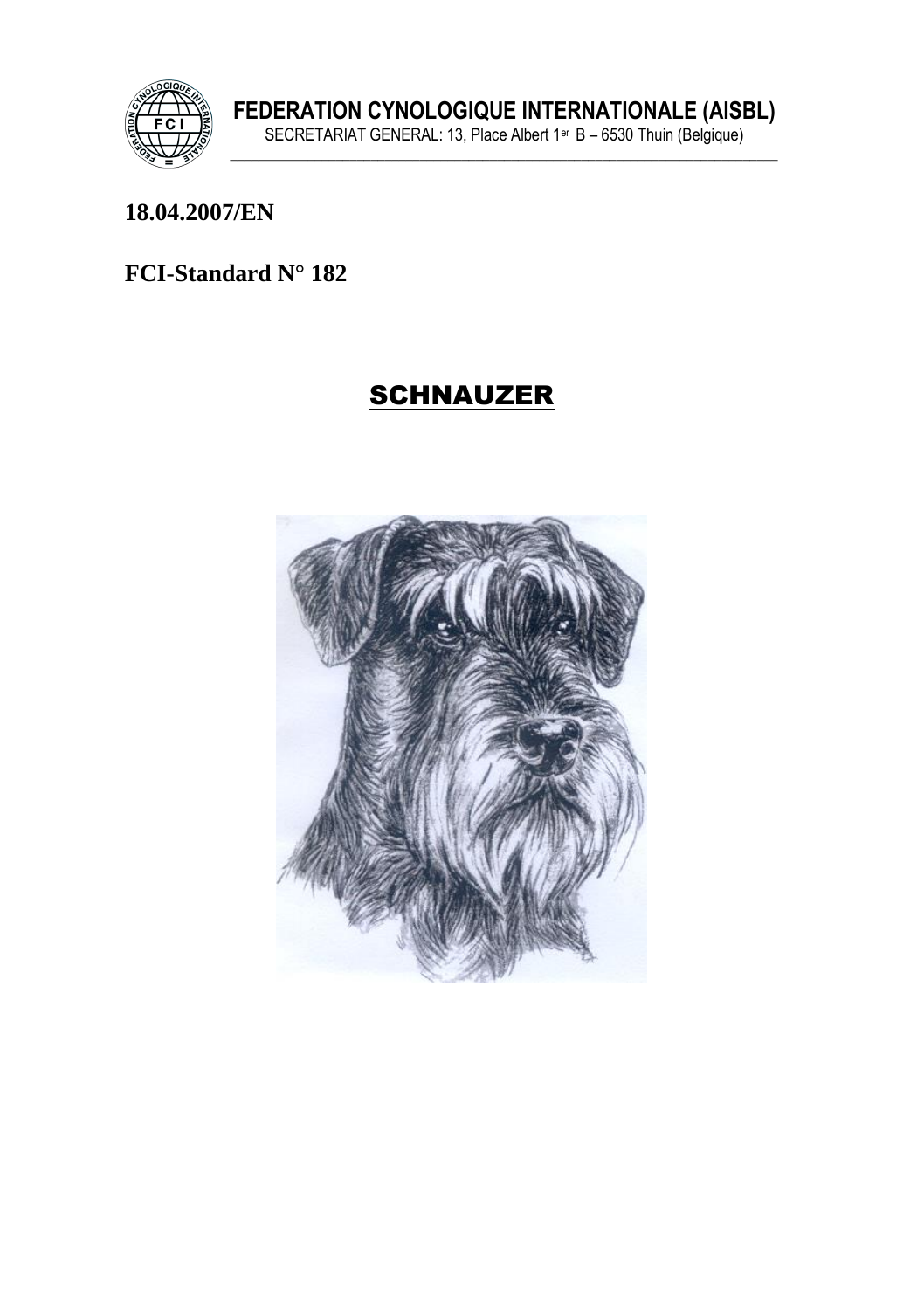**TRANSLATION**: Mrs C. Seidler. Official language (DE).

**COUNTRY OF ORIGIN**: Germany.

### **DATE OF PUBLICATION OF THE OFFICIAL VALID STANDARD**: 06.03.07.

**UTILISATION**: Watch and Companion Dog.

|                        | FCI-CLASSIFICATION: Group 2 Pinscher and Schnauzer- |                           |                                  |  |
|------------------------|-----------------------------------------------------|---------------------------|----------------------------------|--|
|                        |                                                     | Molossoid breeds - Swiss  |                                  |  |
|                        |                                                     | Mountain and Cattle Dogs. |                                  |  |
|                        |                                                     |                           | Section 1 Pinscher and Schnauzer |  |
|                        | type.                                               |                           |                                  |  |
| Without working trial. |                                                     |                           |                                  |  |

**BRIEF HISTORICAL SUMMARY:** Originally the Schnauzer was used in the region of Southern Germany as a stable dog as he felt particularly at home in the company of horses. He eagerly watched out for all rodents in order to kill them in a flash. This very early got him the appellation of "Rattler" (ratter). When the Pinscher-Schnauzer-Club was founded in 1895, he was entered under the name "rough haired Pinscher".

**GENERAL APPEARANCE**: Medium sized, strong, stocky rather than slim, rough haired.

# **IMPORTANT PROPORTIONS**:

- Square build in which the height at the withers is nearly equal to the body length.
- The length of the head (measured from the tip of the nose to the occiput) corresponds to half the length of the topline (measured from the withers to the set on of the tail).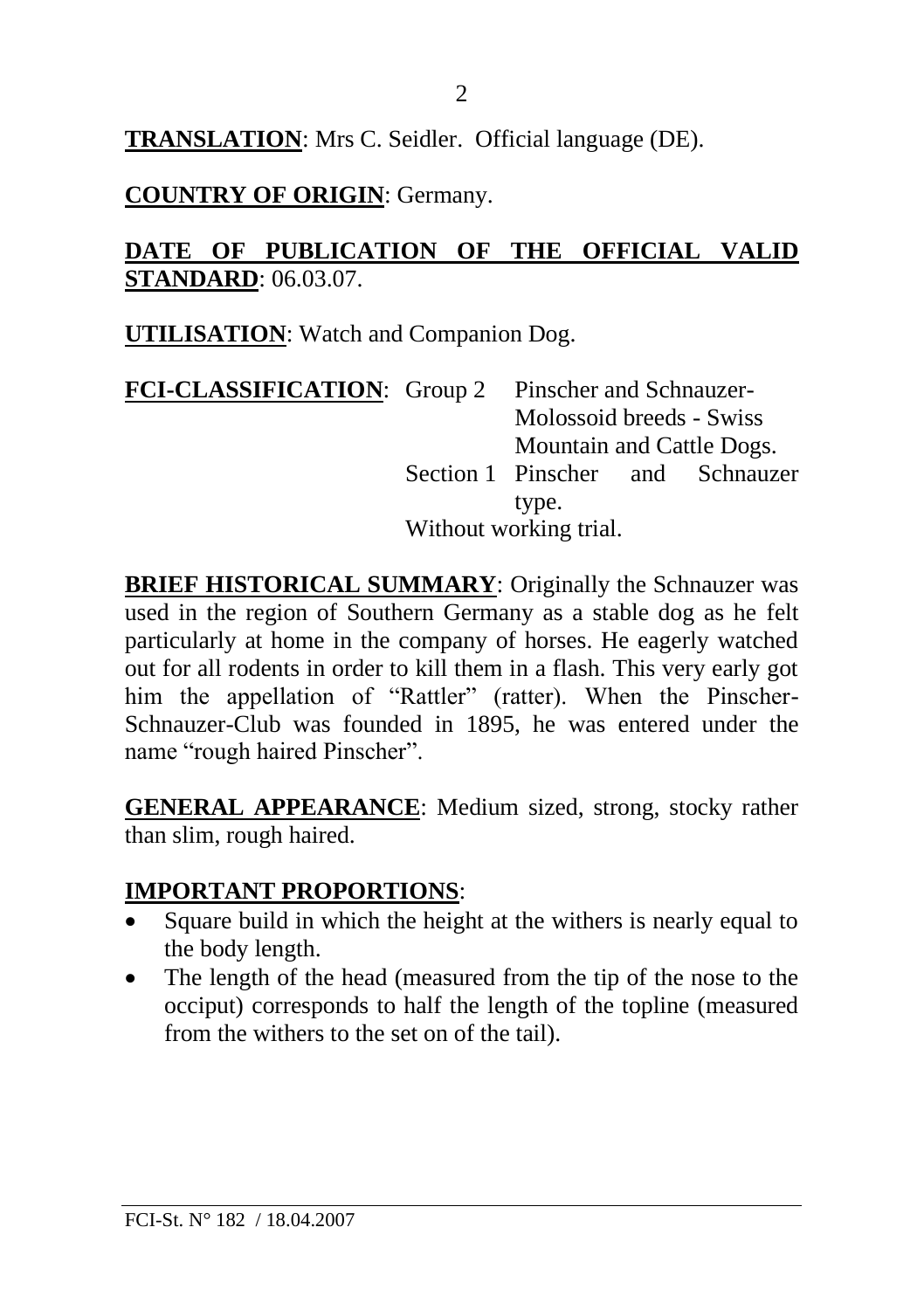**BEHAVIOUR/TEMPERAMENT**: Typical characteristics are his lively temperament, coupled with placid composure. Typical are his good nature, his playfulness, and his proverbial devotion to his master. He loves children, is incorruptible, alert, yet not noisy.<br>Highly developed sense organs, intelligence, trainability, Highly developed sense organs, intelligence, trainability, fearlessness, endurance and resistance to weather and diseases provide the Schnauzer with all the requirements to be an outstanding family, guard and companion dog, also endowed with the qualities of a working dog.

# **HEAD**

# CRANIAL REGION

Skull: Strong, long without markedly protruding occiput. The head should be in keeping with the dog's force. The forehead is flat, without wrinkling and parallel to the bridge of nose.

Stop: Appears well defined due to the brows.

### FACIAL REGION

Nose: Well developed nose leather with large nostrils, always black.

Muzzle: Ending in a blunt wedge. Bridge of nose straight.

Lips: Black, smooth, and tight-fitting to the jaws. Corners of lips closed.

Jaws/Teeth: Strong upper and lower jaw. The complete scissor bite (42 pure white teeth according to the dentition formula), is strongly developed and firmly closing. The chewing muscles are strongly developed but the cheeks must not interfere with the rectangular shape of the head (with the beard).

**EYES**: Medium sized, oval, facing forward, dark with lively expression. Eyelids close fitting.

**EARS**: Drop ears, set high, V-shaped with inner edges lying close to the cheeks, evenly carried , turned forward towards temples. Folds parallel, should not be above the top of the skull.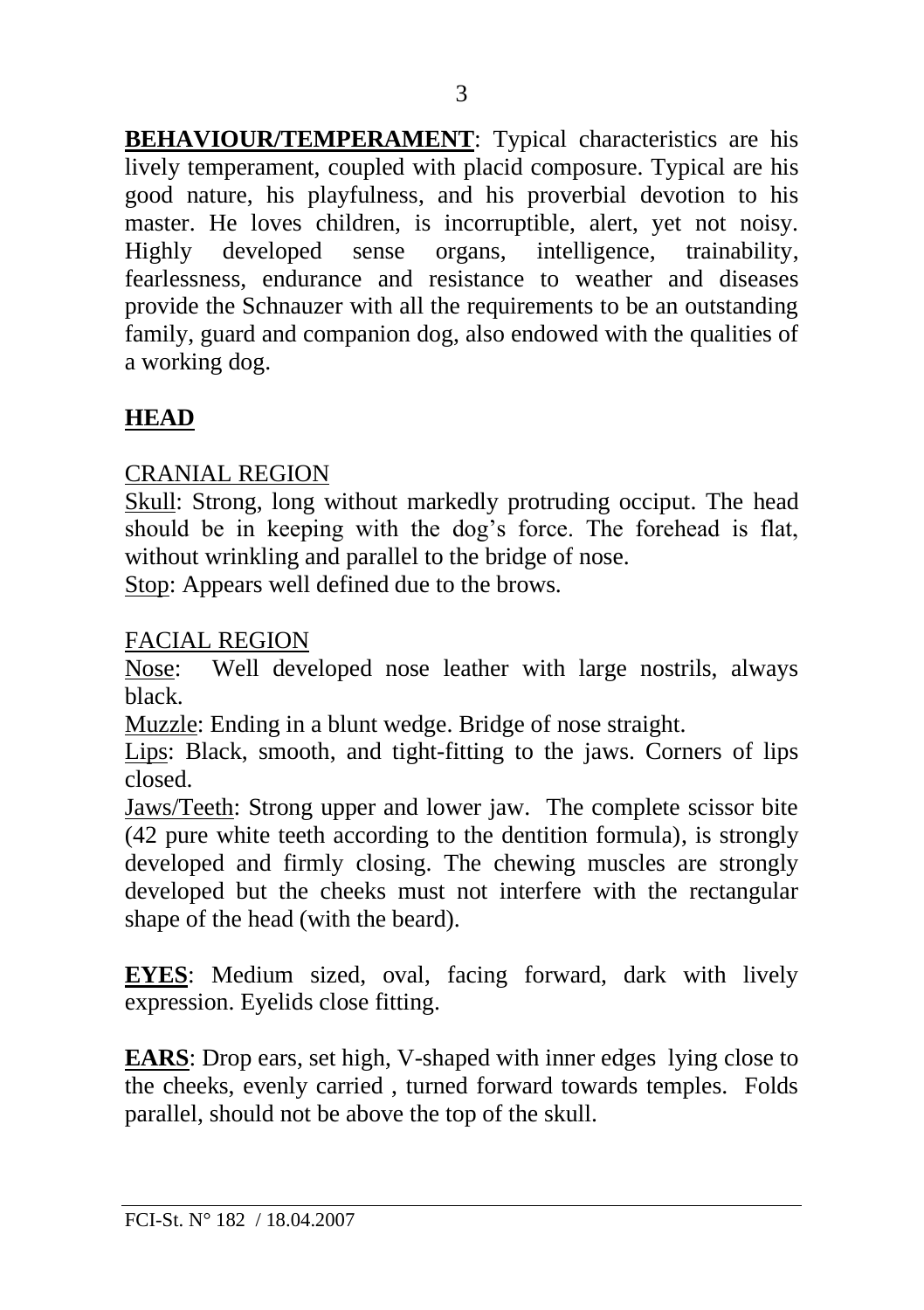**NECK**: The strong, muscular neck is nobly arched, blending smoothly into the withers. Strongly set on, slim, nobly curved, corresponding to the dog's force. Throat skin tight- fitting without folds.

# **BODY**

Topline: Slightly sloping from withers towards rear.

Withers: Forming the highest point in topline.

Back: Strong, short and taut.

Loins: Short, strong and deep. The distance from the last rib to the hip is short to make the dog appear compact.

Croup: Slightly rounded, imperceptibly blending into tail set on.

Chest: Moderately broad, oval in diameter, reaching to the elbows. The forechest is distinctly marked by the point of the sternum.

Underline and belly: Flanks not too tucked up, forming a well curved line with the underside of the ribcage.

# **TAIL**: Natural; **a sabre or sickle carriage is sought after.**

# **LIMBS**

# FOREQUARTERS:

General appearance: Seen from the front**,** the front legs are strong, straight, and not close together. Seen from the side, the forearms are straight.

Shoulders: The shoulder blade lies close against the rib cage and is well muscled on both sides of the shoulder bone, protruding over the points of the thoracic vertebrae. As sloping as possible and well laid back, forming an angle of appr. 50° to the horizontal.

Upper arm: Lying close to the body, strong and well-muscled, forming an angle of 95° to 105° to the shoulder blade.

Elbows: Close fitting, turning neither in nor out.

Forearm: Viewed from all sides completely straight, strongly developed, and well-muscled.

Carpal joint: Strong, firm, barely standing out against the structure of the forearm.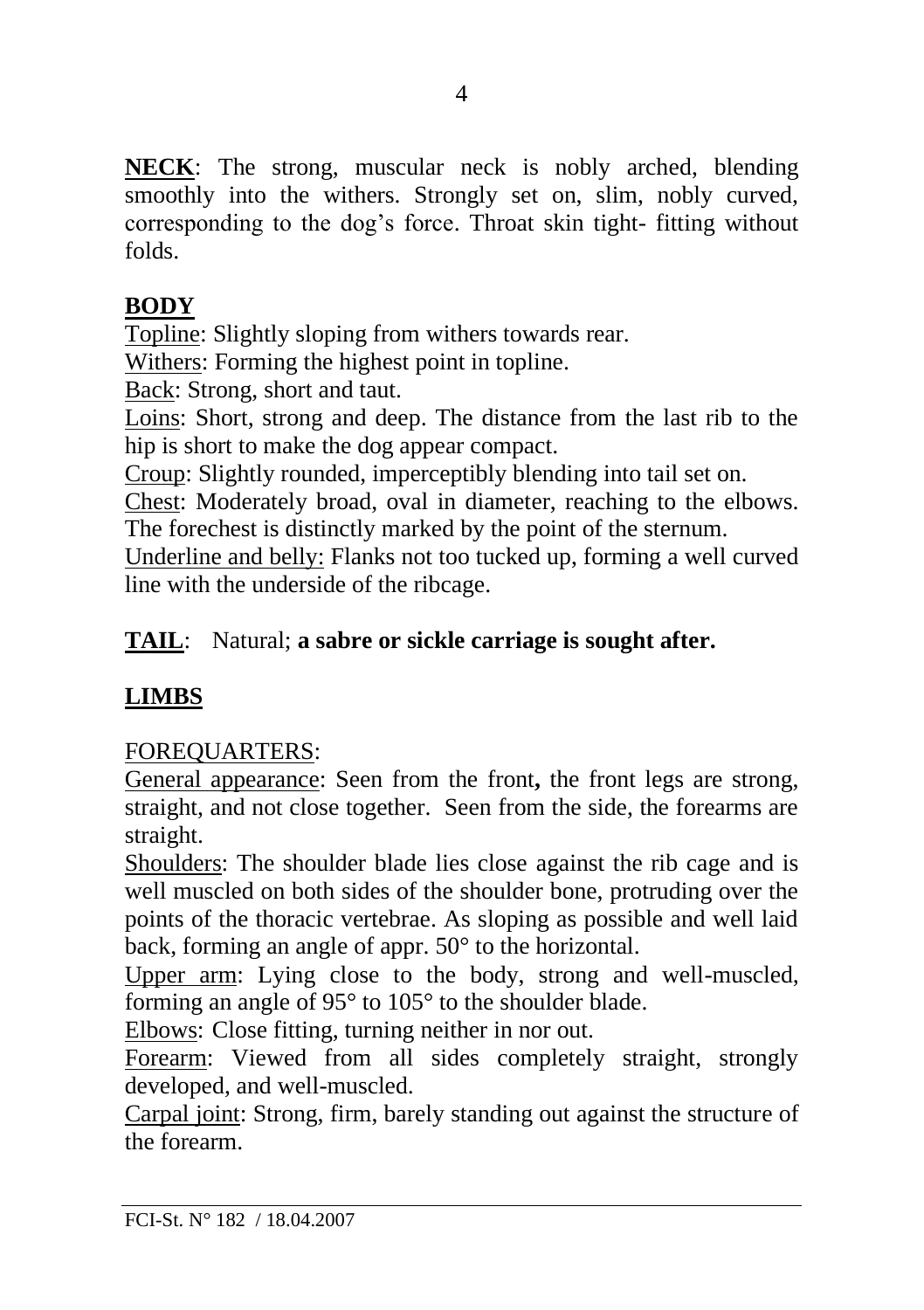Pastern: Seen from the front, vertical. Seen from the side slightly sloping towards the ground, strong and slightly springy.

Forefeet: Short and round. Toes well-knit and arched (cat foot) with short dark nails and resistant pads.

### HINDQUARTERS:

General appearance: Standing obliquely when seen from the side, standing parallel but not close together when seen from the rear. Upper thigh: Moderately long, broad and strongly muscled. Stifle: Turning neither in nor out.

Lower thigh: Long, strong and sinewy, running into a strong hock. Hock: Very well angulated, strong, firm, turning neither in nor out. Metatarsus: Short, vertical to the ground.

Hind feet: Toes short, arched and well-knit. Nails short and black.

**GAIT/MOVEMENT**: Flexible, elegant, agile, free and ground covering. The front legs swinging as far forward as possible, the hind legs, ground covering and springy, provide the necessary drive. The front leg of one side and the hind leg of the other side move forward at the same time. The back, the ligaments and the joints are firm.

**SKIN**: Tight fitting over the whole body.

# **COAT**

Hair: The coat should be wiry, harsh, and dense. It consists of a dense undercoat and a not too short top coat, lying close to the body. The top coat is rough and sufficiently long to allow the checking of its texture; it is neither bristly nor wavy. The hair on the limbs tends to be less harsh. Coat short on forehead and ears. Typical characteristics are the not too soft beard on the muzzle and the bushy eyebrows which slightly shade the eyes.

Colour:

- Pure black with black undercoat.
- Pepper and Salt.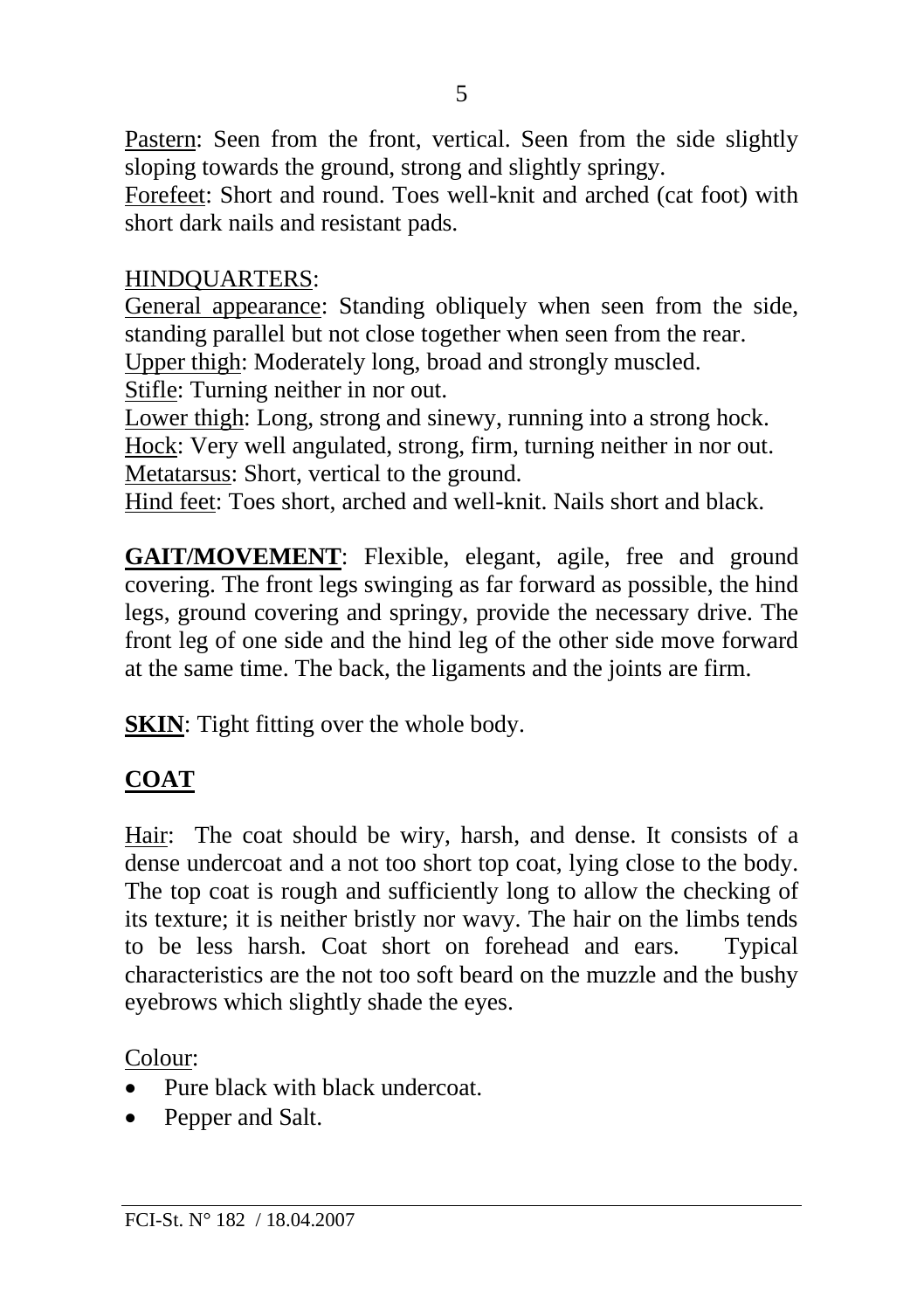When breeding Pepper and Salt, the aim is a medium shading with evenly distributed, well pigmented pepper colouring and grey undercoat.

The shades from dark iron grey to silver grey are all permitted. In all colour variations there must be a dark mask which should adapt harmoniously to the respective colour, emphasizing the expression. Distinct light markings on head, chest and limbs are undesirable.

#### **SIZE AND WEIGHT**:

Height at withers: Dogs and bitches: 45 to 50 cm Weight: Dogs and bitches: 14 to 20 kg.

**FAULTS**: Any departure from the foregoing points should be considered a fault and the seriousness with which the fault should be regarded should be in exact proportion to its degree and its effect upon the health and welfare of the dog.

Particularly:

- Head altogether too small or too short.
- Heavy or round skull.
- Wrinkles on forehead.
- Short, pointed or narrow muzzle.
- Pincer bite.
- Strongly protruding cheeks or cheekbones.
- Light, too large or round eyes.
- Low set, too long or unevenly carried ears.
- Throatiness.
- Dewlap. Narrow crest of neck.
- Too long, tucked up or soft back.
- Roach back
- Croup falling away.
- Tail set inclined towards head.
- Long feet.
- Pacing movement.
- Too short, too long, soft, wavy, shaggy, silky, white or spotted coat or other mixed colours.
- Brown undercoat.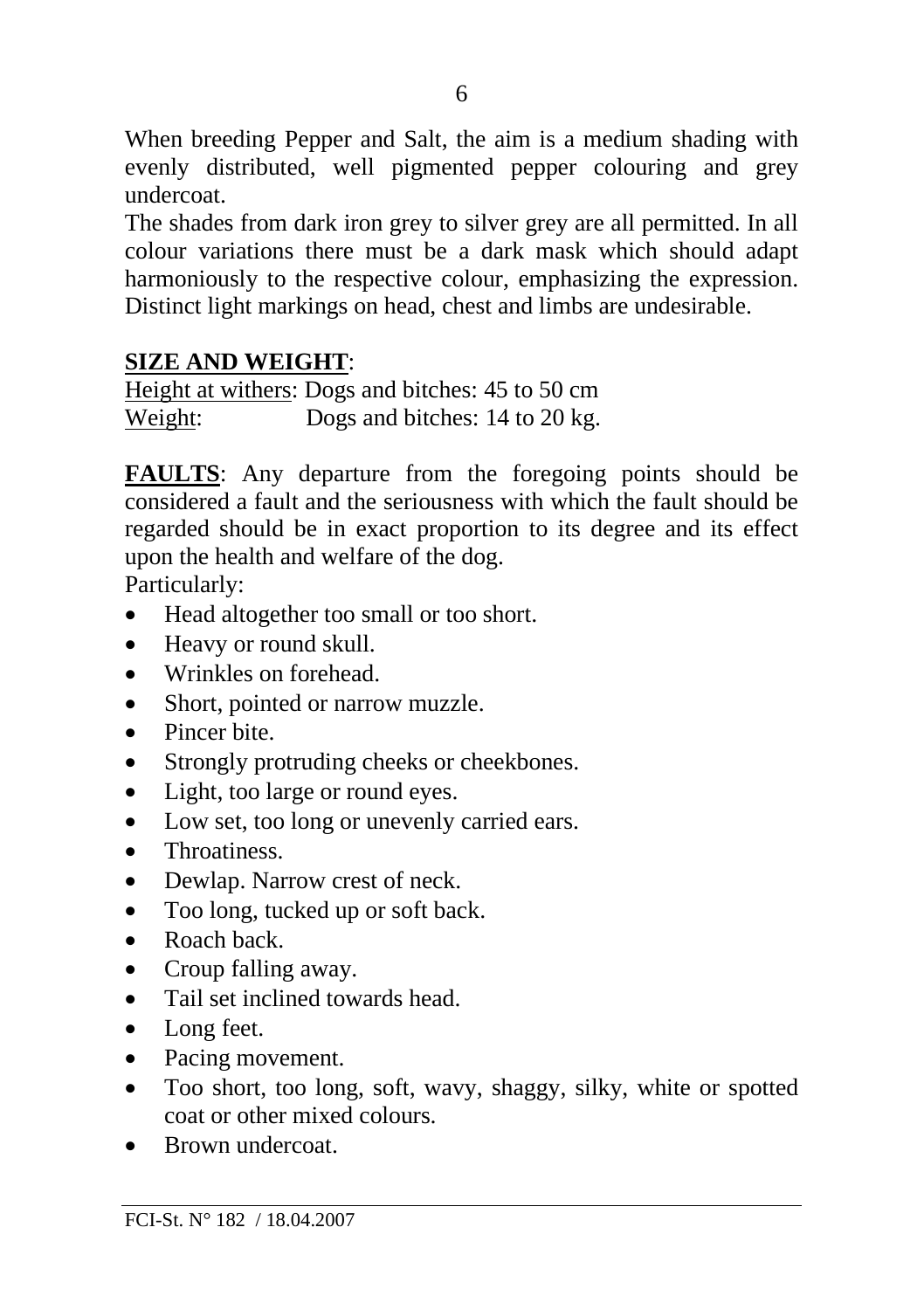- In Pepper and Salt: a black trace on the back or a black saddle.
- Over- or undersize up to 1 cm.

# **SERIOUS FAULTS**:

- Clumsy or light build. Too low or too high on leg.
- Inverse sexual type (i.e. doggy bitch).
- Elbows turning out.
- Straight or open hocked hindlegs.
- Hocks turning inwards.
- Over- or undersize by more than 1 cm but less than 3 cm.

# **DISQUALIFYING FAULTS**:

- Aggressive or overly shy dogs.
- Any dog clearly showing physical of behavioural abnormalities.
- Malformation of any kind.
- Lack of breed type.
- Faulty mouth, such as over- or undershot or wry mouth.
- Severe faults in individual parts, such as faults in structure, coat and colour.
- Over- or undersize by more than 3 cm.

# **N.B.**:

- Male animals should have two apparently normal testicles fully descended into the scrotum.
- Only functionally and clinically healthy dogs, with breed typical conformation should be used for breeding.

### **The latest amendments are in bold characters.**